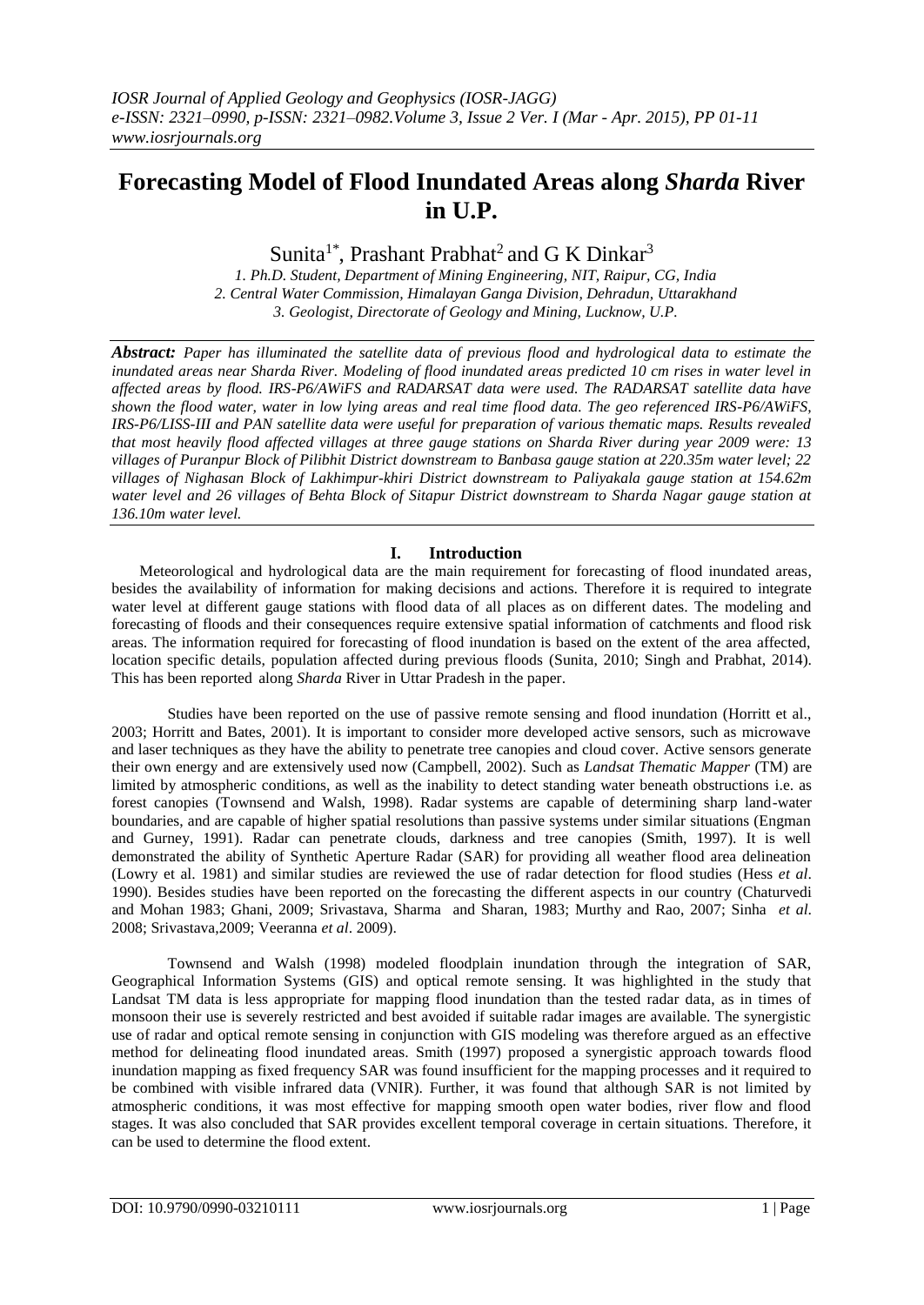Horrit *et al.* (2003) also recognized the potential of SAR systems for mapping flooded vegetation in the Wrangle Flats on the eastern coast of the UK. The approach was found to be reasonable and required further work to be undertaken. Radar data has also been used for indirect flood studies. Tholey (1995) used ERS-1 imagery along with GIS to assess the affect that land use has on flood events in northern and southern France.

Such studies are useful for forecasting of flood inundated areas that require urgent flood management. The flood forecasting is one of the most effective non- structural measures for flood management. For formulating the flood forecast, the observed hydrological data (water level) and satellite data of different dates are collected, integrated, manipulated and analyzed through GIS software and transmitted to the forecasting station through the different means of data communication (Aggarwal, 2004; 2006, 2007, 2009).Flood maps were prepared showing the flood inundated areas in 5km buffer of *Sharda* Rivers. These maps were found to be very useful for planners/decision making to make a scientific assessment and for batter management of relief activities (Aggarwal, 2010a; 2010b).

The flood inundation layer extracted from the satellite data of 5 km. buffer around Sharda rivers is integrated with the base data layers such as district boundary, block boundary, village boundary for estimation of district wise flood inundated area, number of villages affected during flood (Tangri,1986).Based on the duration of the flooding, magnitude of the flood and flood affected areas are estimated. The hydrological data (water level) is useful for flood inundation studies (Tangri and Sharma, 1985). The geo referenced IRS-P6/AWiFS satellite data are useful for preparation of catchment area of Sharda Rivers in Nepal region. Drainage map is required to measure and assessment of the runoff water and how much water input in the main river from different tributaries (Tangri, Mathur and Chaturvedi, 1986).

## **Flood Forecasting: Application of Remote Sensing & GIS**

Geographical Information System (GIS) and remote sensing offer valuable tools to contribute to the required information about flood forecasting. Satellite remote sensing is the best source of mapping this information (Gupta and Bodechtel, 1982; Bhavaskar, 1984; Choudhary, 1989, 1991; Parihar, 1995).Main problems respect to floods is inundation, drainage congestion due to urbanization and bank erosion in our Country. Further it also depends on the river system, topography and pattern of flow in the area. The basic data requirements for forecasting of flood inundated areas are meteorological and hydrological data. The other most important element is the availability of timely information for taking decisions and actions. For this purpose we have to integrate water level at different gauge stations with flood data of that places as on different dates. The modeling and forecasting of floods and their consequences require extensive spatial information of catchments and flood risk areas. The information required for forecasting of flood inundation is based on the extent of the area affected, location specific details, population affected during previous floods.

This paper aims to estimate the inundated areas near *Sharda* Rivers based on satellite data of previous flood and hydrological data that is water level. Modeling of flood inundated areas is required to predict how much area will be affected by flood with respect to 10 cm. rise in water level through IRS-P6/AWiFS and RADARSAT data. The RADARSAT satellite data show the flood water, water in low lying areas and real time flood data. The geo referenced IRS-P6/AWiFS, IRS-P6/LISS-III and PAN satellite data are useful for preparation of various thematic maps (Sunita, 2010).

It also forecast modeling using the geo-informatics of floods inundated areas near Sharda River in downstream of different gauge stations. We report the modeling of flood inundated areas estimated on satellite data of previous flood and hydrological data of inundated areas near *Sharda* River. It shall be useful in forecasting of flood inundated areas that require urgent flood management. It had following objectives.

## **II. Objectives**

- i. Mapping of catchment areas of Sharda rivers in Nepal region using satellite data of IRS-P6/AWiFS as on December, 2009 and IRS-P6/LISS-III as on October, 2009 and IRS-P6/PAN as on March,2002 and Feb-March,2004.
- ii. Mapping of flood inundated areas near Sharda River in downstream of different gauge stations in year 2007, 2008 and 2009 using satellite data of IRS-P6/AWiFS and RADARSAT.
- iii. Comparison of water level with flood inundated areas near Sharda River in downstream of different gauge stations using satellite data of IRS-P6/AWiFS and RADARSAT as on 2007 to 2009.
- iv. Modeling of forecasting of flood inundated areas with respect to 10 cm rise in water level in year 2007, 2008 and 2009 using IRS-P6/AWiFS and RADARSAT data.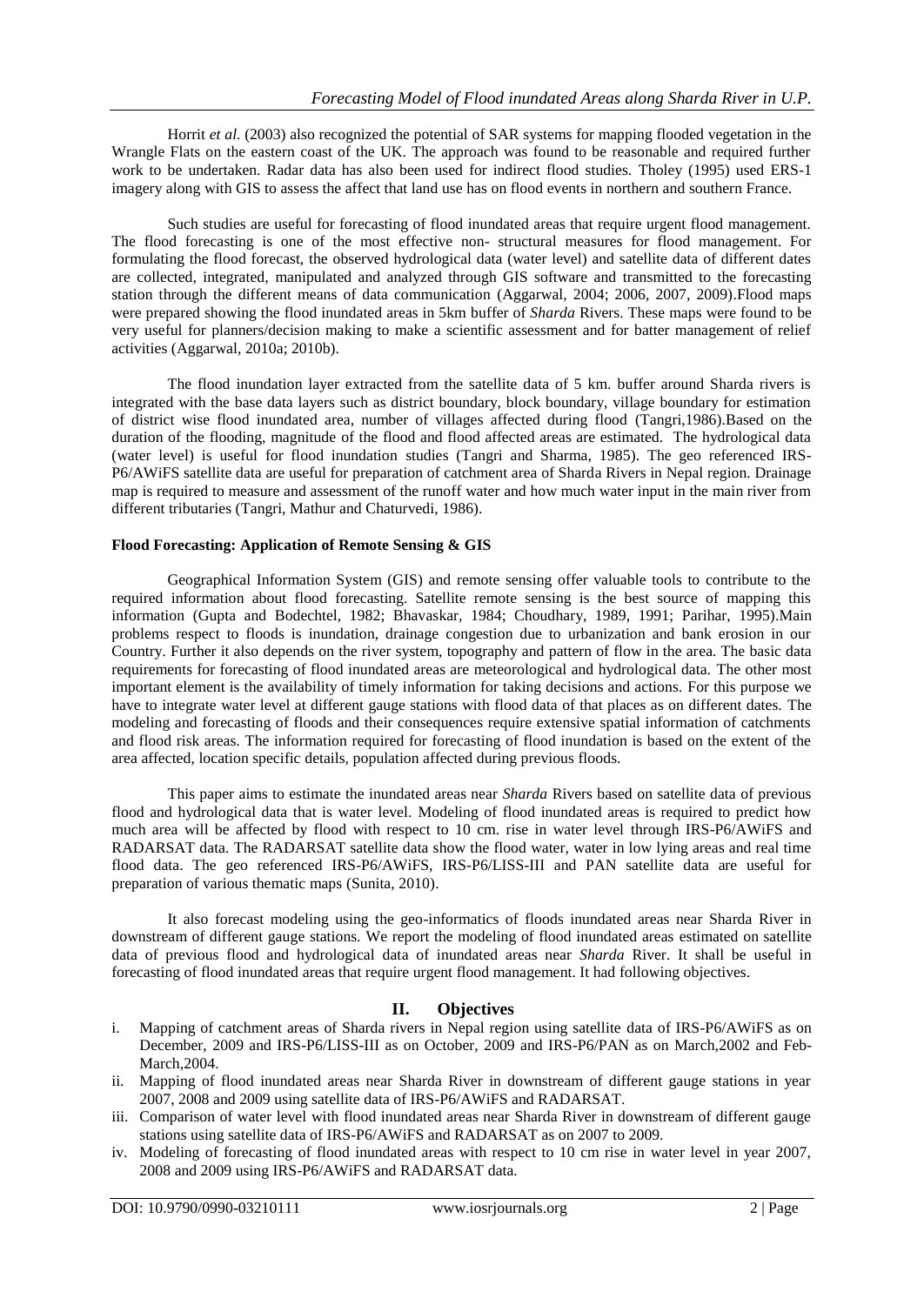v. GIS Integration of flood layer with village boundary layer for the calculation of area of inundation in each village using 5km. buffer around *Sharda* River in year 2007, 2008 and 2009.

## **III. Material and Methods**

The datasets used for mapping catchment area of *Sharda* River in the present study were: i.IRS-P6/AWiFS satellite data as on 10<sup>th</sup> Dec, 2009; ii. IRS-P6/LISS-III satellite data as on 9<sup>th</sup> Jan, 2001; and 9<sup>th</sup> Oct, 2009 and iii. IRS-P6/PAN satellite data as on 28<sup>th</sup> March, 2002; 26th Feb, 2004 and 22<sup>nd</sup> March, 2004. District, Block and Village Boundary Layer of Uttar Pradesh were used as Base Data. Data were used for flood inundation mapping is given in Table-1.

| Satellite Name |          | <b>Gauge Stations</b> |              |
|----------------|----------|-----------------------|--------------|
|                | Banbasa  | Paliyakala            | Sharda Nagar |
| Radarsat       | 23.08.08 | 23.08.08              | 27.07.08     |
|                |          | 20.08.09              | 21.08.08     |
|                |          | 12.10.09              | 23.08.08     |
|                |          |                       | 06.09.08     |
|                |          |                       | 25.09.08     |
|                |          |                       | 20.08.09     |
|                |          |                       | 25.08.09     |
|                |          |                       | 27.08.09     |
|                |          |                       | 12.10.09     |
| IRS-P6/AWiFS   | 09.10.09 | 09.10.09              | 09.10.09     |
|                | 14.10.09 | 14.10.09              | 14.10.09     |

**Table-1:** List of used data three Gauge stations on Sharada River.

## **IV. Results and Discussion**

The Results of Mapping of catchment area of *Sharda* River in Nepal Region, GIS Integration for flood inundated villages and Mapping and Modeling of forecasting of flood inundated areas are summarized as below

### **1 Mapping of catchment area of** *Sharda* **River in Nepal Region**

Mapping of catchment area of *Sharda* River were used to delineate the various water channels of the rivers covering the Nepal region. IRS-P6/AWiFS satellite data was used for mapping of both the rivers in Nepal Region. The watershed area of *Sharda* River in Nepal region has covered an area of 16.49 lakh hectares. Drainage maps were generated which were used to measure and assessment of the runoff water and water input in the main river from different tributaries. Map of catchment area of *Sharda* River is shown in following (Fig.- 1 and Fig.-2).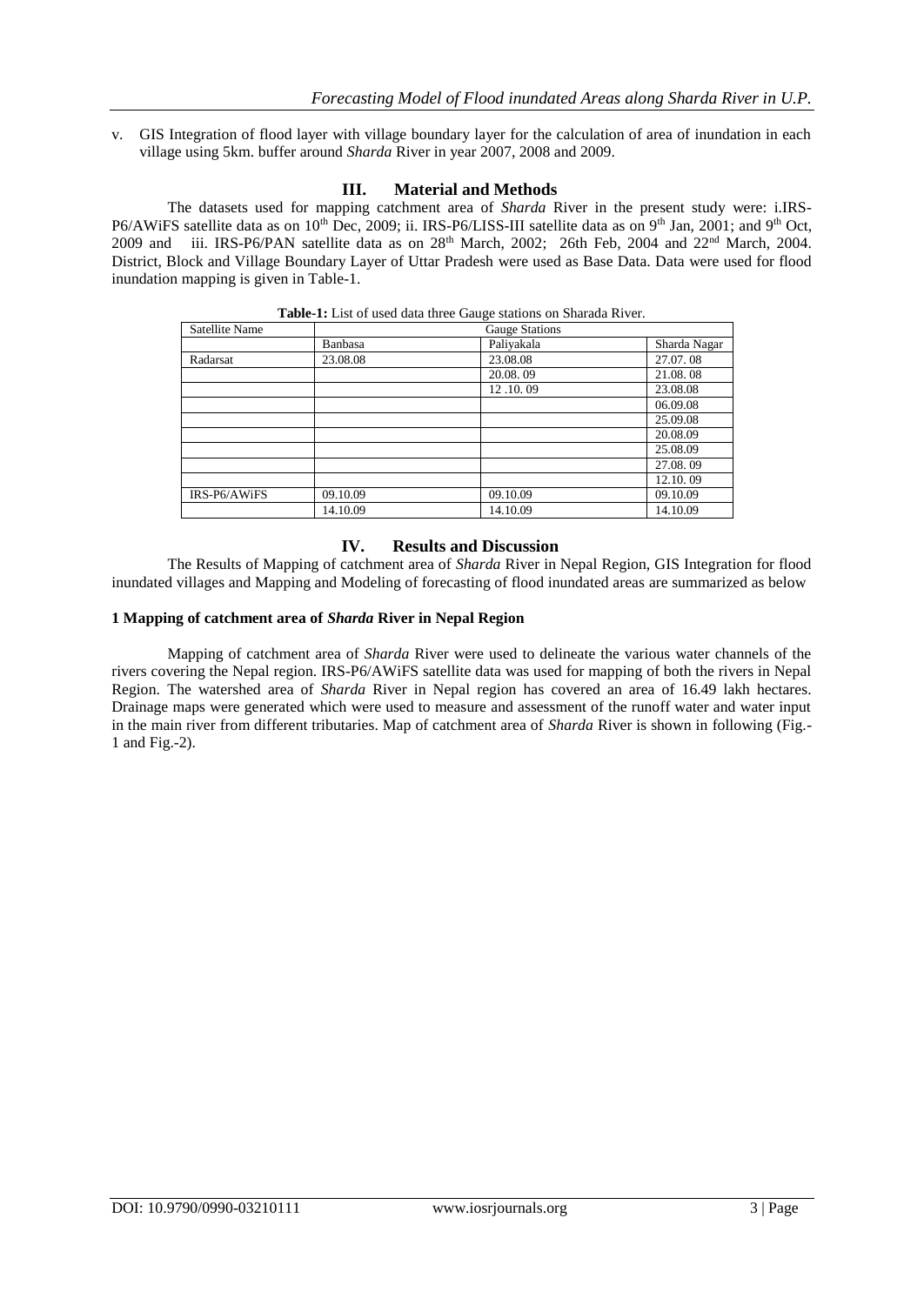

**Fig.-1:** Map of study area in Uttar Pradesh.



**Fig.-2:** Map of *Sharda* River catchment area in Nepal region.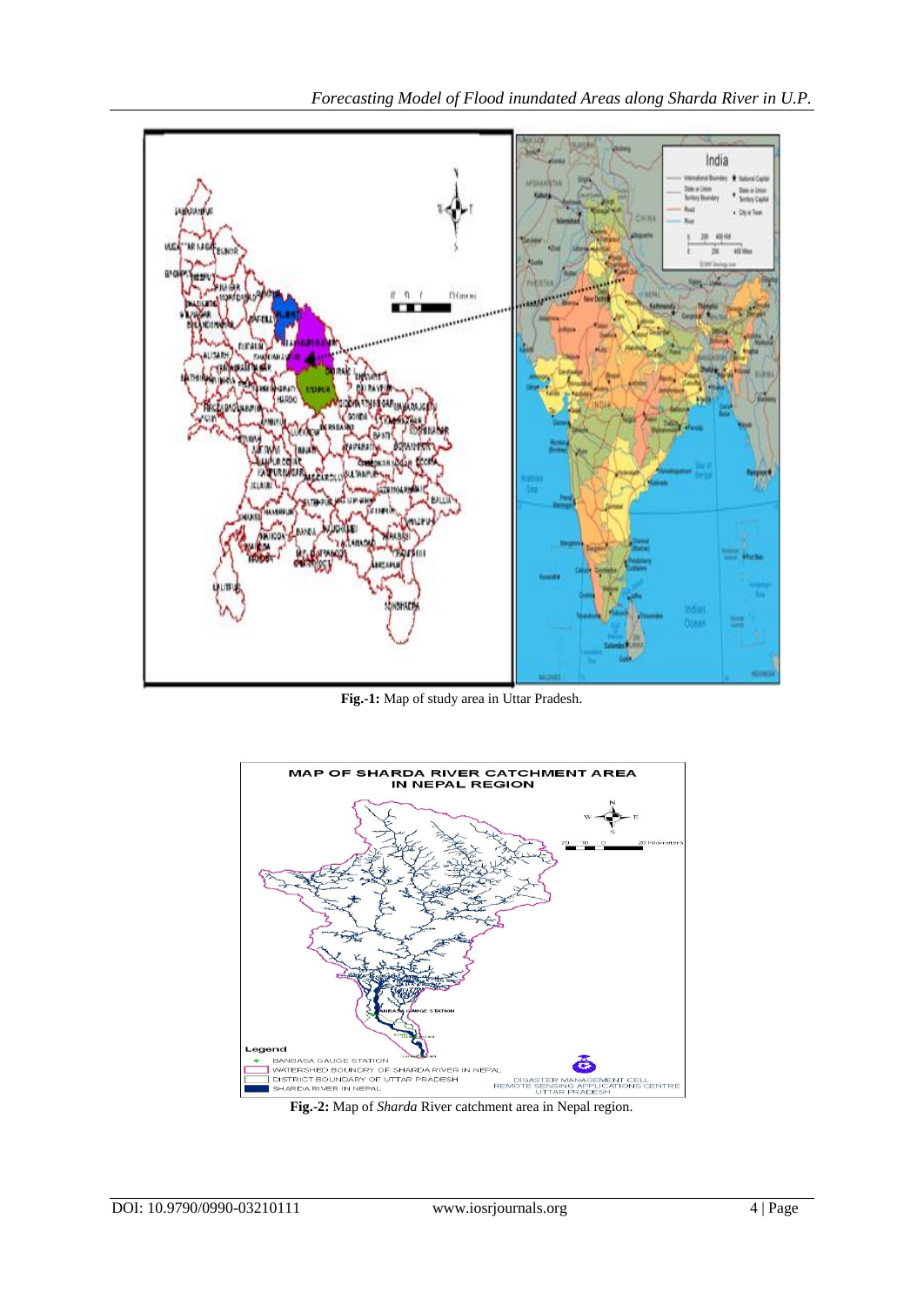## **2. GIS Integration for flood inundated villages**

The maximum flood was observed with respect to rise in water level at three gauge stations of *Sharda* River during year 2009 from the observation of all the graphs based on flood inundated areas and water level and inundation maps and their corresponding information about area of the districts, blocks and villages:

- i. The water level at Banbasa gauge station was 220.35m, the maximum flood was observed and 2394.70ha area was affected due to flood. List of flood inundated villages along *Sharda* River in downstream of Banbasa is shown in Table-2.(As on 9<sup>th</sup> Oct, 2009).
- ii. The water level at Paliyakala gauge station was 154.62m., the maximum flood was observed and 6248.57ha area was affected due to flood. List of flood inundated villages along *Sharda* River in downstream of Paliyakala is shown Table-3.(As on 9<sup>th</sup> Oct, 2009).
- iii. The water level at Sharda Nagar gauge station was 136.10m., the maximum flood was observed and 10589.97ha area was affected due to flood. List of flood inundated villages along *Sharda* River in downstream of Sharda Nagar is shown in Table-4(As on 9<sup>th</sup> Oct, 2009).
- iv. Based on satellite data of previous flood and hydrological data, the flood inundated areas along *Sharda* River were estimated**.** The area of flood inundation in downstream of each gauge station of *Sharda* River during year 2007 to 2009 is shown inFig.-3 and Fig.-4.



**Fig.-3:** Flood inundation map for downstream of Banbasa as on 2008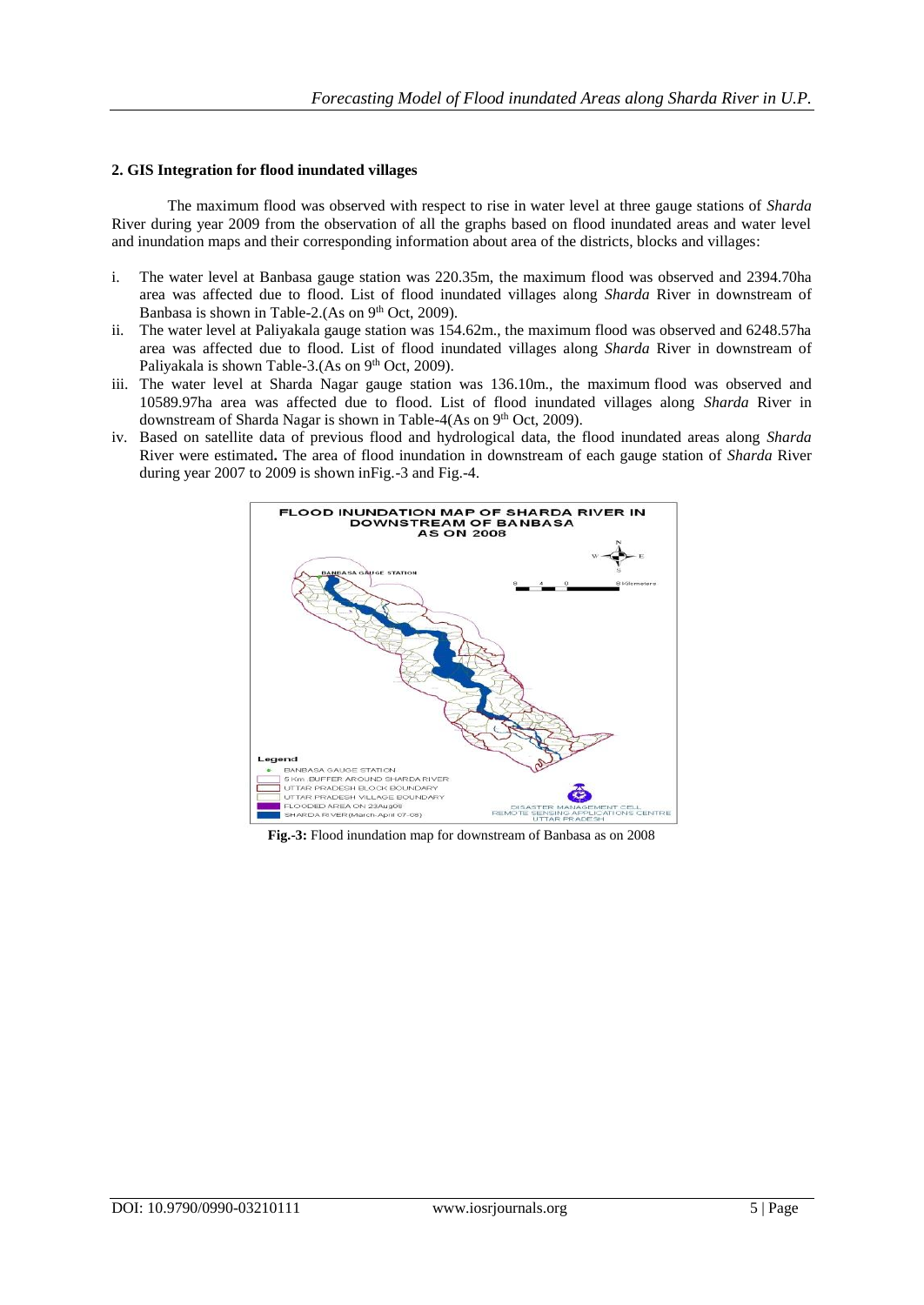

**Fig-.4:** Flood inundation map for downstream of Sharda Nagar as on 2009.

## **1. Mapping and Modeling of forecasting of flood inundated areas :**

A trend was observed between changes in area of inundation with respect to change in water level by using water level at various gauge stations of *Sharda* River as on different dates and flood layers of various dates derived from RADARSAT satellite data and AWiFS data from 2007 to 2009.(Fig-5 to Fig.-7).



**Fig.-5:** Map of flood inundated villages near *Sharda* River in downstream of Banbasa at various water levels.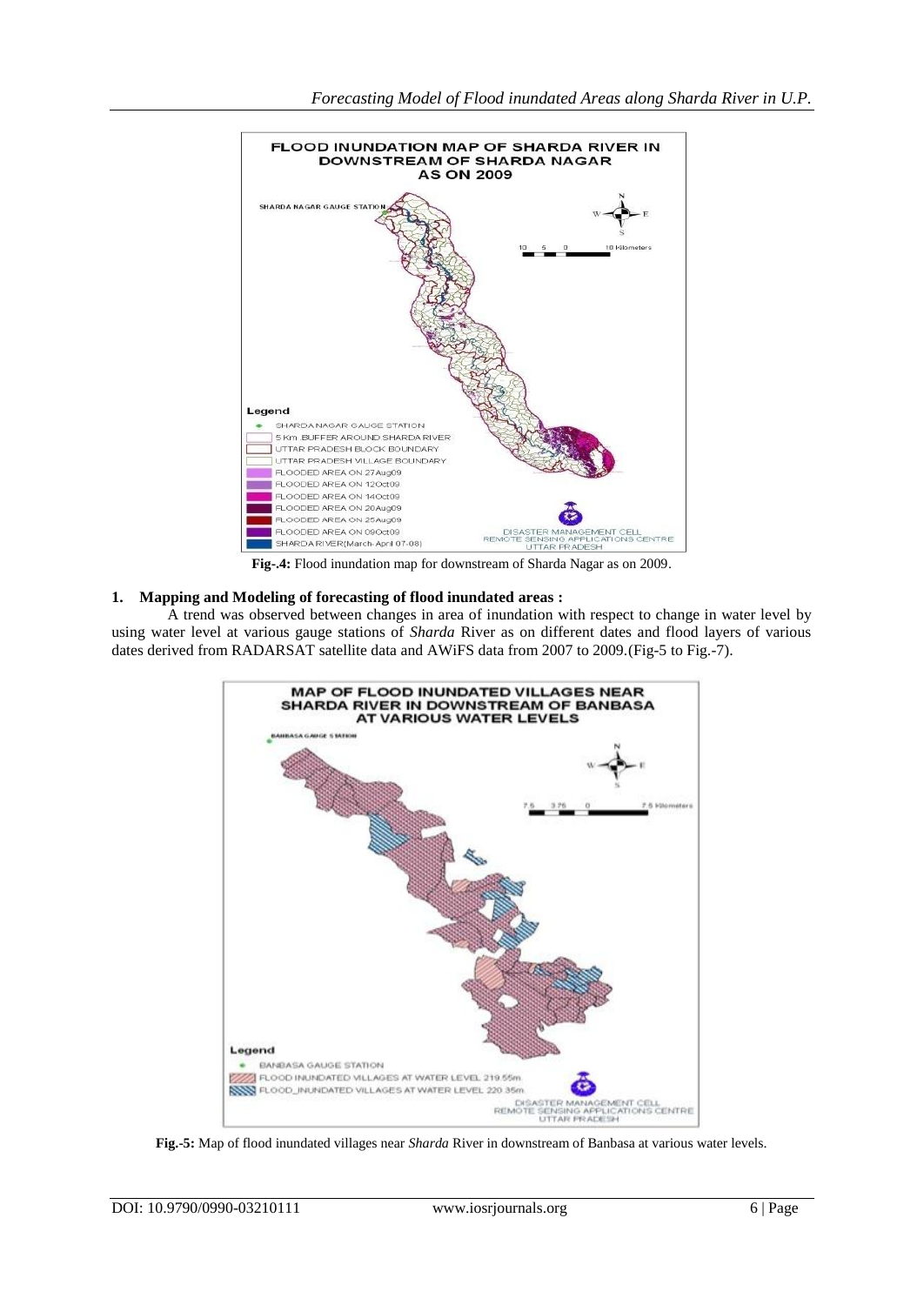

**Fig.-6:** Map of flood inundated villages near *Sharda* River in downstream of Paliyakala at various water levels.



**Fig.-7:** Map of flood inundated villages near *Sharda* River in downstream of Sharda Nagar at various water levels.

The following results were summarized through forecasting model of flood inundated areas using geoinformatics and it was also concluded that with 10cm rise in water level at each gauge station of *Sharda*  River was observed.

i. In Banbasa gauge station, the rise in water level from 220.35 to 220.45m that is, 10cm will affect an area of 105.30hain addition with the affected area at water level 220.35m. (Fig.-8)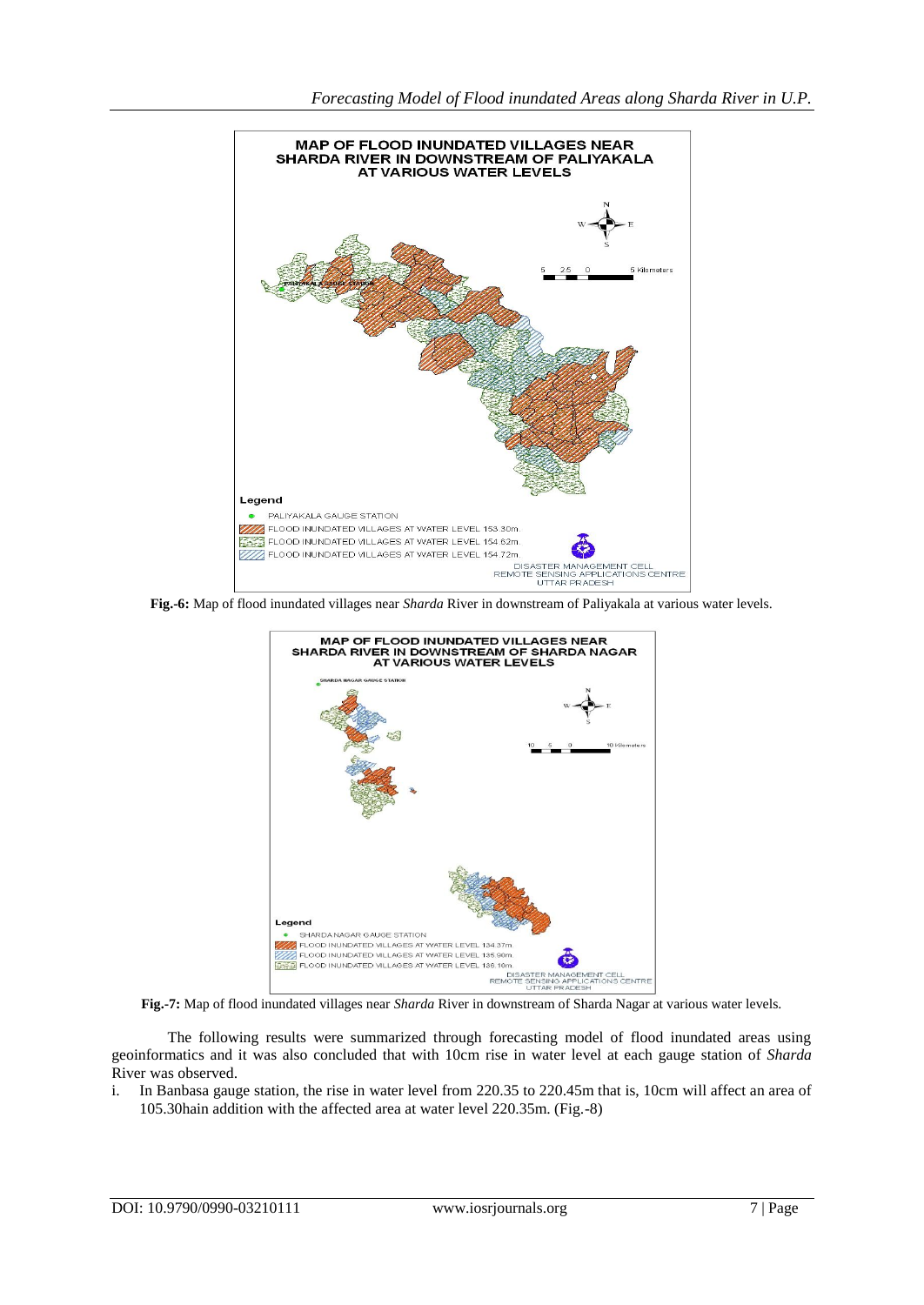

**Fig.-8:** Graph showing prediction point of flood inundated areas with 10cm. rise in water level using trend analysis for Banbasa gauge station.

ii. At Paliyakala gauge station, the rise in water level from 154.62m to 154.72m that is, 10cm will affect an area of 551.43ha in addition with the affected area at water level 154.62m. (Fig.-9)



**Fig.-9:** Graph showing prediction point of flood inundated areas with 10cm. rise in water level using trend analysis for Paliyakala gauge station.

iii. At Sharda Nagar gauge station, the rise in water level from 136.10m to 136.20m that is, 10cm. will affect an area of 510.03ha.in addition with the affected area at water level 136.10m.(Fig.-10)



**Fig.-10:** Graph showing prediction point of flood inundated areas with10cm rise in water level using trend analysis for Sharda Nagar gauge station.

**Table-5:** Water level and flooded areas as on different dates in year 2009 usingIRS/AWiFS data for Banbasa gauge station.

| <b>Stations</b>         | <b>Dates</b> | Water Level (In M.) | Flooded Area (Ha.) |
|-------------------------|--------------|---------------------|--------------------|
| <b>Banbasa</b>          | 14.10.09     | 219.55              | 1648.54089         |
| Danger Water Level      |              |                     |                    |
| (221.70 M.)             | 09.01.09     | 220.35              | 2394.69957         |
| <b>Prediction Point</b> |              | 220.45              | 2500               |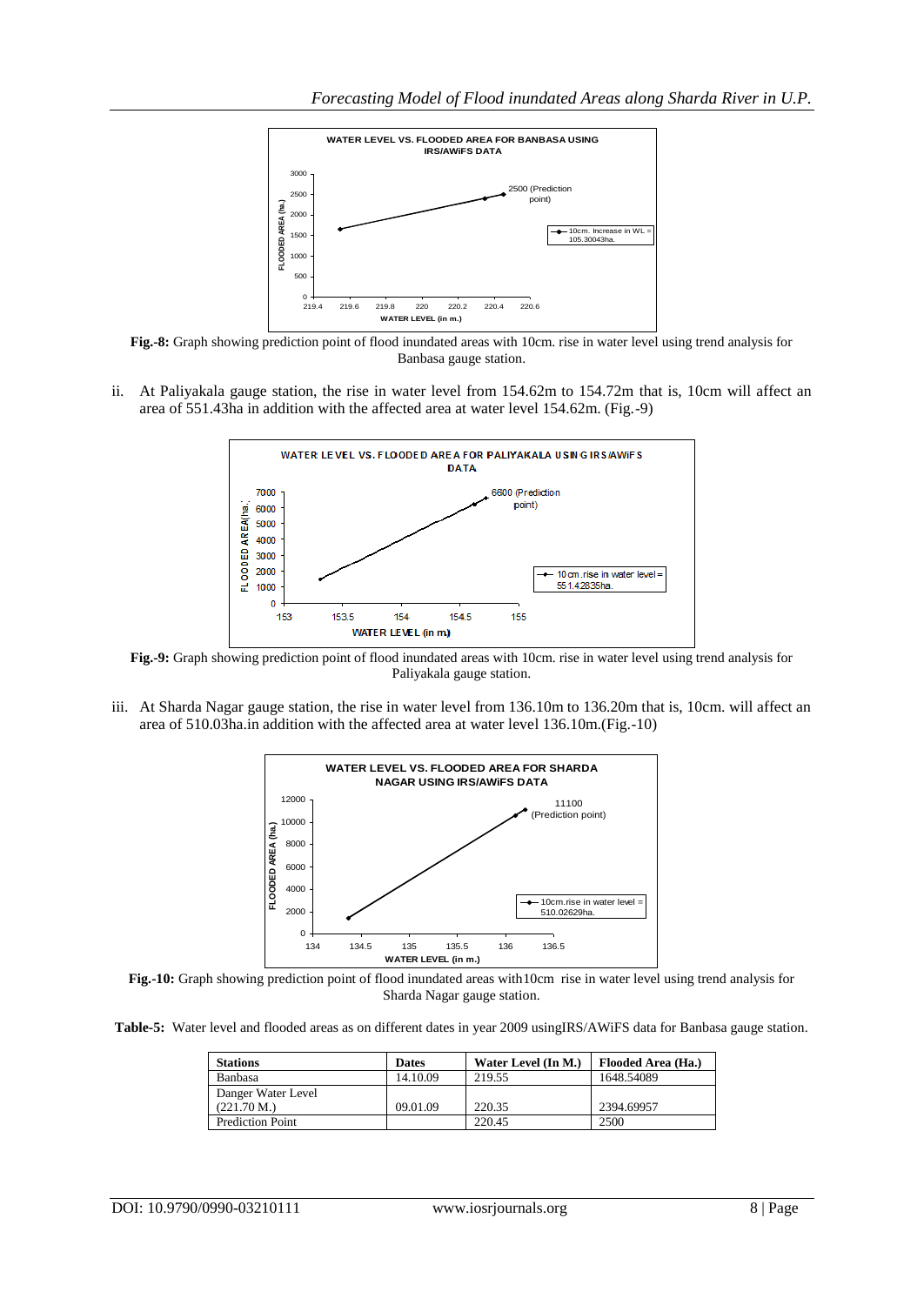**Table-6:** Water level and flooded areas as on different dates in year 2009 usingRADARSAT Satellite data for Sharda Nagar gauge station.

| <b>Stations</b>            | <b>Dates</b> | Water Level (In M.) | Flooded Area (Ha.) |
|----------------------------|--------------|---------------------|--------------------|
| Sharda Nagar               | 20.08.09     | 135.9               | 4662 42521         |
| Danger Water Level(135.49) |              |                     |                    |

The IRS/AWiFS and RADARSAT Satellite data were used as flood layer for mapping of flood inundated areas. Since, RADARSAT satellite data has low spatial resolution than AWiFS data. Therefore small water bodies in the image could not be interpreted and the actual area of inundation could not be calculated accurately. Hence, the modeling of forecasting of flood inundated areas was mainly based on flood layer of AWiFS data. All the flood layers were mainly from RADARSAT satellite data but only the flood layer as on 9<sup>th</sup> Oct, 2009 and 14<sup>th</sup> Oct, 2009 were of AWiFS data. Water level and flooded areas as on different dates in year 2009 using IRS/AWiFS and RADARSAT Satellite data for each gauge station of *Sharda* Riveris shown inTable- 5 and Table- 6.

### **V. Conclusion**

We have exclusively focused on forecasting model of flood inundated area along *Sharda* River in Uttar Pradesh. The satellite data of IRS-P6/AWiFS, IRS-P6/LISS-III and IRS-P6/PAN were used for mapping of catchment area of *Sharda* River in Nepal Region. The watershed boundary was also created around the river using editing tools by considering the direction of water flow. Three gauge stations of *Sharda* River were included in the study area. Flood inundation maps for three gauge stations of *Sharda* River were generated with the help of ArcGIS ver. 9.2. The flood inundation maps were prepared by spatial intersection of flood layers with district, block and village boundary layers and then integrated with water level at all gauge stations of *Sharda* river in Uttar Pradesh. Water levels at all gauge stations as on different dates from years 2007 to 2009 were used for predicting the area of flood inundation due to 10cm rise in water level. In downstream of Banbasa, Paliyakala, Sharda Nagar gauge stations, with 10cm rise in water level 105.30, 551.43, 510.03 hectares area will be affected, respectively.

The present study implies the application of GIS technologies to develop a model for forecasting of flood inundated areas. The importance of forecasting of flood inundated areas is widely recognized as a vital non structural measure to alert the people living near the banks of *Sharda* River about the coming flood. Flood forecasting systems are formulated for issuing the flood warning in order to prepare the evacuation plan during the flood. Loss of human life and property etc. can be reduced to a considerable extent by giving reliable advance information about the coming floods. The people could be moved to safer places in an organized manner as soon as the flood warnings are received. We conclude that the most heavily flood affected villagesat three gauge stations of *Sharda* River during year 2009 are: 13 villages of Puranpur Block of Pilibhit District downstream to Banbasa gauge station at 220.35m water level.22 villages of Nighasan Block of Lakhimpur-khiri District downstream to Paliyakala gauge station at 154.62m water level.26 villages of Behta Block of Sitapur District downstream to Sharda Nagar gauge station at 136.10m water level.

#### *Acknowledgment*

(We are also thankful to Dr. Sarvesh Palria, Associate Professor, Department of Remote Sensing and Geo-Informatics, MDS University, Ajmer, Rajasthan and Shri A. K. Agarwal, Scientist 'SE', Disaster Management Cell, Remote Sensing Applications Centre-UP, Lucknow for their guidance during this work. Besides we express our sincere gratitude to Dr Ravinder Singh, Associate Professor & Head, Department of Medical Anthropology, IHBAS Hospital, Faculty of Medical Sciences, University of Delhi, Delhi for encouraging us to write and publish this work.)

#### *References*

- [1]. Agarwal A. K. (2004). Spectral behavior of water and moisture in RADARSAT data from alluvial terrain in eastern Uttar Pradesh, Published in Conference Volume. *Remote Sensing Applications Centre-UP, Lucknow.*
- [2]. Agarwal A. K. (2006). Report on study of Burhi Rapti River Channel changes near Muchorwa Ghat and natural waterlogged area in the vicinity of old Banganga river drain in Siddharth nagar district, U. P. using Remote Sensing data, *Remote Sensing Applications Centre-UP, Lucknow.*
- [3]. Agarwal A. K. (2007), Remote Sening Applications in Disaster Management in U. P., Published in Conference Volume. *Remote Sensing Applications Centre-UP, Lucknow.*
- [4]. Agarwal A. K. (2009), Baseline data generation using Remote Sensing & GIS for drainage plan of Uttar Pradesh, Published in Conference Volume. *Remote Sensing Applications Centre-UP, Lucknow.*
- [5]. Agarwal A. K. (2010), A report on decision support system for disaster management in flood inundated areas of Shravasti district, *Remote Sensing Applications Centre-UP, Lucknow*.
- [6]. Agarwal A. K. (2010), A report on decision support system for disaster management in flood inundated areas of Balrampur district, *Remote Sensing Applications Centre-UP, Lucknow*.
- [7]. Agarwal A. K., Benarji S. and Haldar A. L. (2008), Assessment of damage caused due to flood by integration of Landuse and satellite image using CARTOSAT-1 and RADARSAT data in GIS environment, Published in Conference Volume. *Remote Sensing Applications Centre-UP, Lucknow.*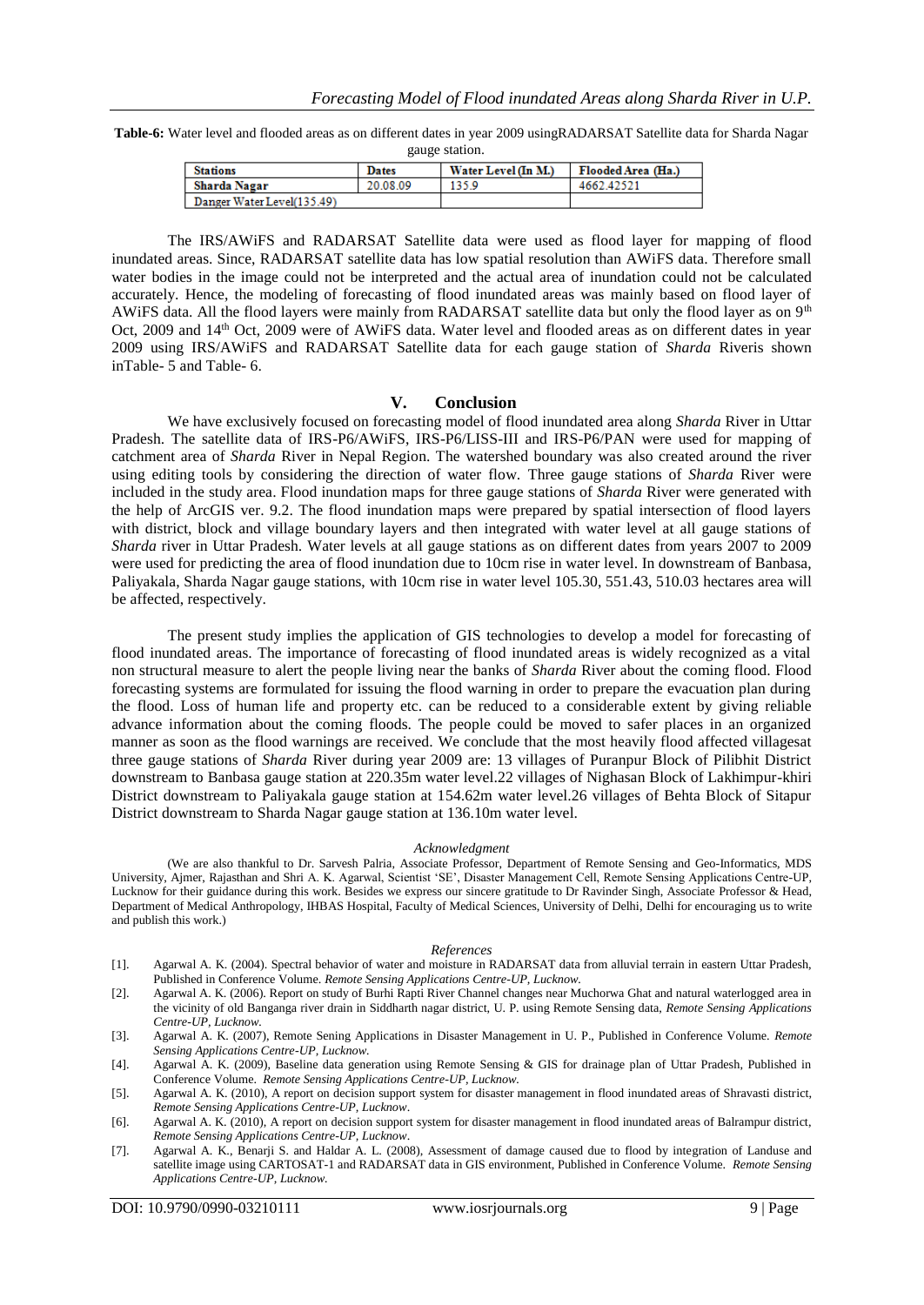- [8]. Aziz F., Tripathi N., Ole M. and Kusanagi M. (2008), *Development of flood warning system*, Asian Institute of Technology, Bangkok, Thailand.
- [9]. Bates, P.D and A.P.J. De Roo(2000). A simple raster-based model for flood inundation simulation, *Journal of Hydrology* 236 (2000) 54–77
- [10]. Campbell, J. B. (2002).*Introduction to Remote Sensing*. Guilford Press, London.
- [11]. Chaturvedi R. S. and Mohan R. (1983). Delineating flood affected areas of South Uttar Pradesh using satellite remote sensing technique. *Proceeding of National Symposium on Remote Sensing in Development And Management Of Water Resources*, SAC, Ahmedabad, pp. 78-87.
- [12]. Engman, E. T. and Gurney, R. J. (1991). *Remote Sensing in Hydrology*. Chapman and Hall, London.
- [13]. Ghani M. U. (2009), Innovative methods in River Erosion Control- A case study of Erosion of Bhira Palia Railway Line by Sharda River in Uttar Pradesh, *Second India Disaster Management Congress*, Vigyan Bhawan, New Delhi.
- [14]. Horritt, M. S. and Bates, P. D. (2001) Effects of spatial resolution on a raster-based model of flood flow. *Journal of Hydrology*, 253, pp. 87-99.
- [15]. Horritt, M. S., Mason, D. C., Cobby, D. M., Davenport, I. J. and Bates, P. D. (2003)Waterline mapping in flooded vegetation from airborne SAR imagery. *Remote Sensing of Environment*, 85, pp. 271 -281.
- [16]. Mather, P. M. (2001) *Computer Processing of Remotely-Sensed Images: An Introduction*. Wiley, Chichester.
- [17]. Murthy V. B. and Rao G. S. (2007), Flood Mapping, Risk Zoning and Hazard Assessment using Optical and Microwave Data, Water Resource Division, WR & O Group, *National Remote Sensing Agency*, Hyderabad – 500 037, India.
- [18]. Singh, Sunita and Prashant Prabhat (2014). *Forecasting Model of Flood Inundated Areas*. Lambert Academic Publishing, Germany. [19]. Sinha R., Bapalu G. V., Singh L. K. and Rath B. (2008), Flood Risk Analysis in the Kosi River Basin, North Bihar using Multi-Parametric Approach of Analytical Hierarchy Process (AHP*), Journal of the Indian Society of Remote Sensing*, Vol. 36, No. 4.
- [20]. Smith, L. C. (1997) Satellite remote sensing of river inundation area, stage, and discharge: A Review. *Hydrological Processes*, 11, pp. 1427-1439.
- [21]. Srivastava G. S., Sharma R. P. and Sharan R. B. (1983), Geomorphological investigations in the flood-plain areas of the Ghaghara River in Azamgarh district, U. P., using remote sensing techniques, (*Proc. National symposium R. S. in Devep. & Manag. of water resources*, Ahmedabad, India).
- [22]. Srivastava S. K. (2009). Saving lives using geo-spatial products: A case study during Kosi Floods 2008, *Journal of the Indian Society of Remote Sensing*, pp. 16.
- [23]. Sunita (2010). *Forecasting Model of Flood Inundated Areas Using Geoinformatics along Sharda River in Uttar Pradesh*. M.Sc. Dissertation submitted to Department of Remote Sensing and Geo-Informatics, Maharshi Dayanand Saraswati University, Ajmer, Rajasthan, India. Published as *Forecasting Model of Flood Inundated Areas( see* Singh, Sunita and Prashant Prabhat, 2014).
- [24]. Tangri A. K. (1986), Understanding the dynamics of Ghaghara River system in Uttar Pradesh, India, using Satellite Remote Sensing, *Proceeding VIIth Asian conf. on Remote Sensing,* Seoul, S. Korea.
- [25]. Tangri A. K. and Sharma R. P. (1985), A study of changing Drainage Patterns and their tectonic implications in parts of North India, using remote sensing techniques, *Proc. VIth Asian conf. on Remote Sensing*, Hyderabad, India.
- [26]. Tangri A. K., Mathur A. and Chaturvedi R. S. (1986), Applications of satellite remote sensing techniques in flood damage assessment along parts of Ghaghara and Gomti rivers in Uttar Pradesh, in *Proc. National Sem. on Flood Damage Assessment and Monitorin*g, Roorkee, India.
- [27]. Tholey, N.,(1995). Monitoring flood events with remote sensing data: an example of ERS-1's contribution to flood events in Northern and Southern France regions. In: *Proceedings of the 1st ERS Thematic Working Group Meeting on Flood Monitoring, ESAESRIN*, Frascati, Italy.
- [28]. Townsend, P. A. and Walsh, S. J. (1998) Modelling floodplain inundation using an integrated GIS with radar and optical remote sensing. *Geomorphology*, 21, pp. 295-312.
- [29]. Veeranna B., Murlikrishna I. V., Bhavani N. L. and Rajan E. G. (2009), Investigation of Rainfall-Runoff modeling of the Ashti catchment by SCS curve number using Remote Sensing and GIS, *Journal of Geomatics, Indian Society of Geomatics*, Vol. 3, No. 1.
- [30]. Wickland, D. E. (1989) Future Directions for Remote Sensing in Terrestrial Ecological Research. In: Asar, G. (Ed.) *Theory and Applications of Optical Remote Sensing*. John Wiley and Sons Ltd., Chichester. pp. 691-724.

**Table-2:** List of flood inundated villages along *Sharda* River in downstream of Banbasa at various water levels.**THE REPORT OF A 49 YEAR** 

| District Name   |            | Block Name Village Name          | Village Area (ha          |                                                 | Flood Inundated area (ha.) |
|-----------------|------------|----------------------------------|---------------------------|-------------------------------------------------|----------------------------|
|                 |            |                                  |                           | At water level 220.35m. At water level 219.55m. |                            |
|                 |            |                                  |                           | 09th oct' 09)                                   | (14th oct'09)              |
| Pilibhit        | Puranpur   | Lagabhaga                        | 유<br>5868116              | 0.80218                                         | 0.46556                    |
|                 |            | Bhoora Gorakh Dibbi              | 4209039.81                | 72.70576                                        | 82.96687                   |
|                 |            | Dhakia T. Maharajpur<br>Ramnagra | 8618803.08<br>16130129.69 | 92.04509<br>121.95503                           | 52.81463<br>62.56779       |
|                 |            | Singhara Urf Tatarganj           | 27523639.49               | 24.90431                                        | 17.65344                   |
|                 |            | Gunhan                           | 5358130.05                | 65.27227                                        | 42 29237                   |
|                 |            | Bijauri Khurd Kalan              | 9998647.17                | 3.46757                                         | 17,70081                   |
|                 |            | Sampurna Nagar Range             | 30517552.88               | 101.40978                                       | 46527<br>S.                |
|                 |            | Birkhera T. Maharajpur           | 21191256.47               | 5.69557                                         | No Flood Data              |
|                 |            | Bailaha                          | 54764331.76               | 176, 10628                                      | 374.39955                  |
|                 |            | Chandia Hajara                   | 35151730.70               | 189,08765                                       | 150.73243                  |
|                 |            | Ashok Nagar                      | 6545434.88                | 27.54614                                        | 4.98548                    |
|                 |            | Shanti Nagar                     | 3676307.29                | 0.13738                                         | No Flood Data              |
|                 |            | Murainia Gandhi Nagar            | 7188329.59                | 23.89587                                        | No Flood Data              |
|                 |            | Kabeerganj                       | 25908613.19               | 113,66231                                       | 66.07193                   |
|                 |            | Rana Pratap Nagar                | 7358194.18                | 14,79707                                        | No Flood Data              |
|                 |            | Khirkia Bargadia                 | 18667813.51               | 47,25818                                        | 107.48122                  |
|                 |            | Shree Nagar<br>Bharatpur         | 5373418.06<br>4392104.70  | 9.77925<br>No Flood Data                        | 24,29963<br>No Flood Data  |
|                 |            | Binaura T. Gairaula              | 2381099.39                | No Flood Data                                   | 19,59938                   |
| Lakhimpur-khiri | Palia      | Govind Naga Colony               | 4771163.62                | 13.64592                                        | 7.55668                    |
|                 |            | Kamala Puri Colony               | 3085903.87                | 0.10327                                         | No Flood Data              |
|                 |            | Singahi Khurd                    | 6675331.81                | 3.47336                                         | No Flood Data              |
|                 |            | Pallia Range                     | 6332139.30                | 15.59355                                        | 22.29574                   |
|                 |            | Paduwa                           | 4358116.91                | 6.76969                                         | 0.23259                    |
|                 |            | Niranjan Pur                     | 4263440.50                | 69,11668                                        | 50,43153                   |
|                 |            | Pallia Range                     | 4578061.14                | 131,19696                                       | 56.13725<br>No Flood Data  |
|                 |            | Pateda                           | 1966614.14                | 4.15682                                         |                            |
|                 |            | Dhaka                            | 6012229.98                | 5.44450                                         | No Flood Data              |
|                 |            | Badaiya Khera                    | 1500264.25                | 39,19324                                        | No Flood Data              |
|                 |            | Suhela                           | 2374448.39                | 89.96409                                        | 4,3960                     |
|                 |            | Bagauwa                          | 3177746.38                | 5,63775                                         | No Flood Data              |
|                 |            | Pakareya                         | 3872528.66                | 42.15344                                        | No Flood Data              |
|                 |            | Maraucha                         | 664173.11                 | 18.77989                                        | 0.7661                     |
|                 |            | Pallia Range                     | 2324584.70                | 5.37277                                         | No Flood Data              |
|                 |            | Khairahana                       | 4722812.73                | 43,62164                                        | 17.32481                   |
|                 |            | Nevadiya                         | 203867.73                 | 33,75399                                        | 10.77907                   |
|                 |            | Madan Pur                        | 1434504.07                | No Flood Data                                   | 8.50757                    |
|                 | å          | Khamaria                         | 12022313.27               | 117.37952                                       | 17.86530                   |
|                 |            | Newasi                           | 7186030.69                | 194.39603                                       | 119.48866                  |
|                 |            | Girda                            | 4620081.51                | 171,70831                                       | 84,78630                   |
|                 |            | Bebaha Ramuapur                  | 9643574.74                | 94.75640                                        | 051351                     |
|                 |            | Nagaria                          | 2508238.39                | 7.75177                                         | 0.3745                     |
|                 | Bankeygany | 군                                | 01126155.93               | 210,20231                                       | 110.9393                   |
|                 |            |                                  | 16448582.67               |                                                 |                            |

DOI: 10.9790/0990-03210111 www.iosrjournals.org 10 | Page